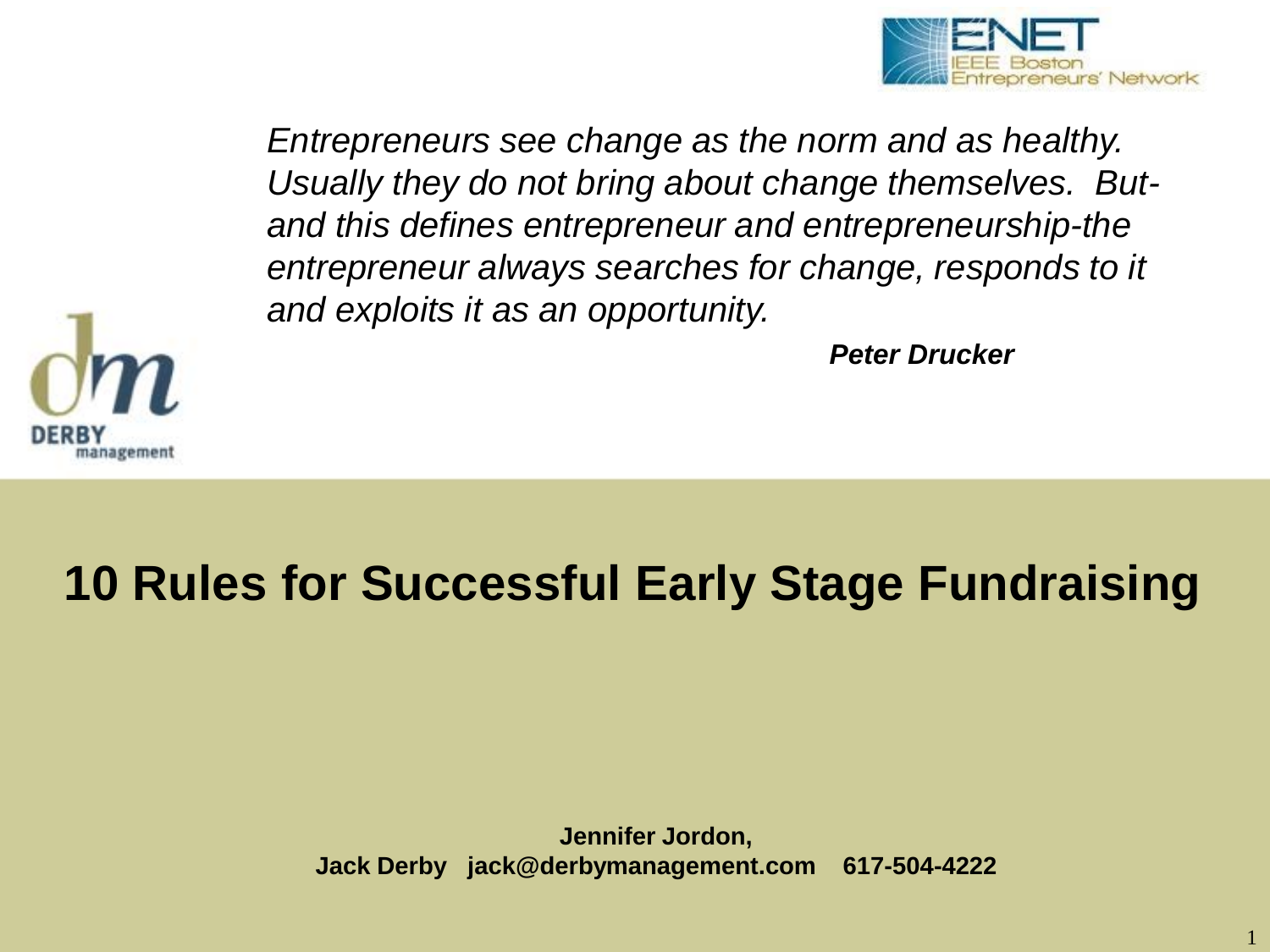## **Jennifer Jordan, Managing Director, Picks & Shovels**



Jennifer is an investor and builder. She believes in founders committed to a strong inclusive culture. Her investments leverage the power of data and automation to transform industries. Most recently she served as VP at MassVentures, an early stage VC focused on Massachusetts high technology companies. Jennifer led the firm's investments in: Ginkgo Bioworks, ClearGov, Spiro.ai, MachineMetrics, and Curoverse (acquired by Veritas Genetics). Jennifer served on the Board of Directors for ClearGov, Spiro.ai,

MachineMetrics, and Board on Track. She currently serves on the Boards of the MIT Enterprise Forum , Cambridge, and Amazing. Community, which helps women re-enter the workforce.

She was a member of the Golden Seeds angel investor network, led Entrepreneurship for the MIT Accelerating Information Technology Innovation program sponsored by Google in Colombia, and is an active mentor at MIT, Harvard iLab, TechStars, FinTech Sandbox, & MassChallenge. Jennifer was Corporate VP of Investor Relations at Cadence Design Systems and before that SVP and Sr. Equity Research Analyst growing Black & Company into a mid-tier investment bank acquired by Wells Fargo Securities. She holds the title Goeroe in the Indonesian Martial Art Poekoelan Tjimindie Tulen, an MBA from MIT Sloan, and a Bachelors from Reed College.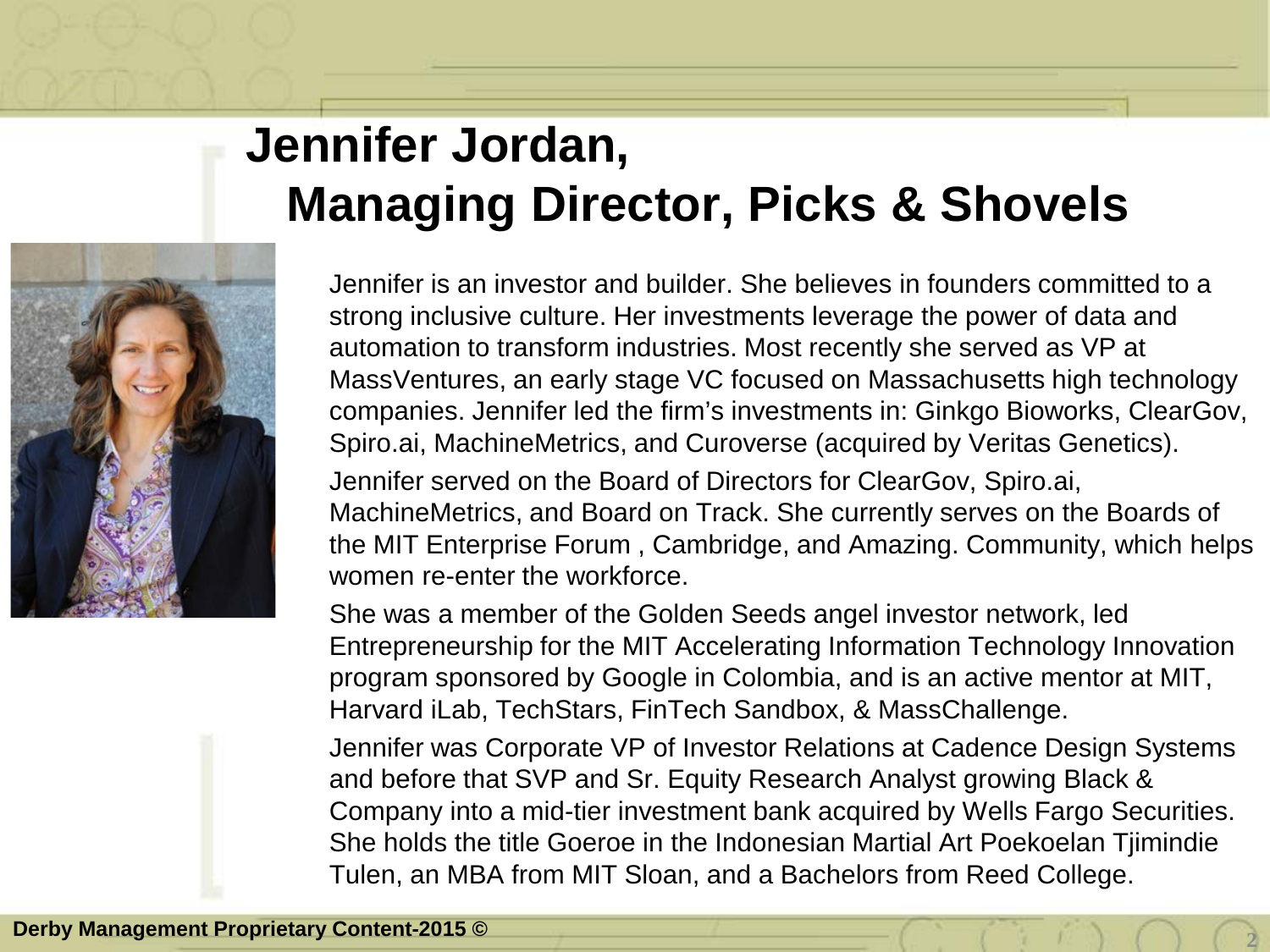## **Jack Derby, Entrepreneur, Investor Director of Tufts' Entrepreneurship Center**



Jack is responsible for the Tufts University Entrepreneurship Center where he teaches two courses and manages a highly engaged and active center of professors and students constituting the largest minor on campus. The Center hosts 20+ entrepreneurship events each year culminating in the \$100K New Ventures Competition ranked by Forbes as one of the leading university competitions in the U.S. Jack is passionate about Tufts and its students and has received the Henry & Madeline Fisher Award voted by the students as the most highly ranked teacher on campus.

**3**

Prior to forming a management consulting firm, Jack served as CEO of Mayer Electronics, President of CB Sports, President of Litton Industries Medical Systems, CEO of Datamedix and President of Becton Dickinson Medical Systems. For his work as an entrepreneur, co-founding nine companies, Jack was named to Mass High Tech's All-Star Team. He received the Pro Bono Publico award from the Smaller Business Association of New England, the Meritorious Service Award from the Association for Corporate Growth, and the Vincent Fulmer Distinguished Service Award from the MIT Enterprise Forum where he served as Chairman. He's an active board member in a number of companies and with a long investing history as an early stage investor as General Partner at Kestrel Ventures, Chairman of Common Angels and a General Partner at Converge Ventures.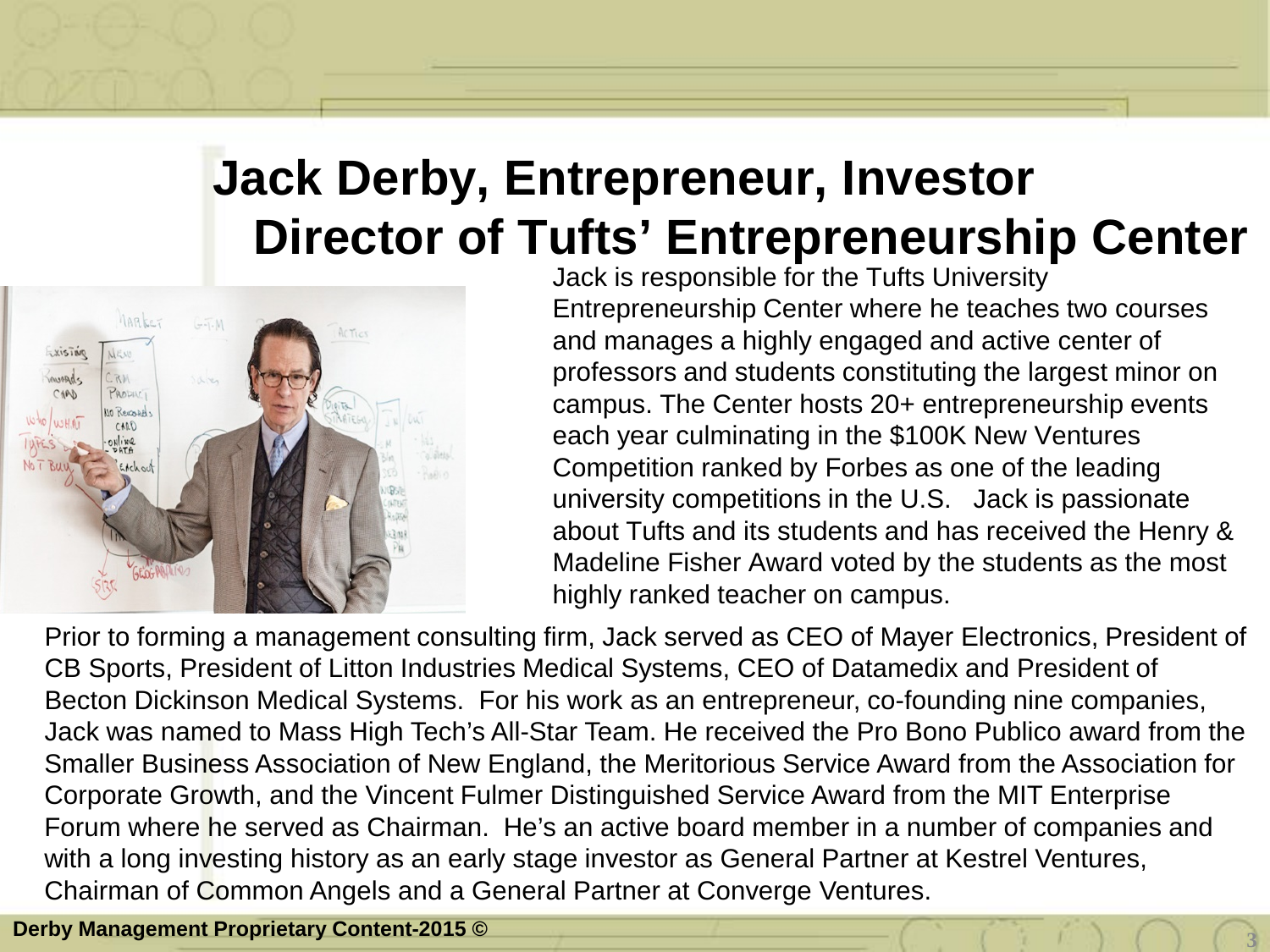# **10 Rules for Successful Early Stage Fundraising**



**This is a discussion** 

**We need you to engage**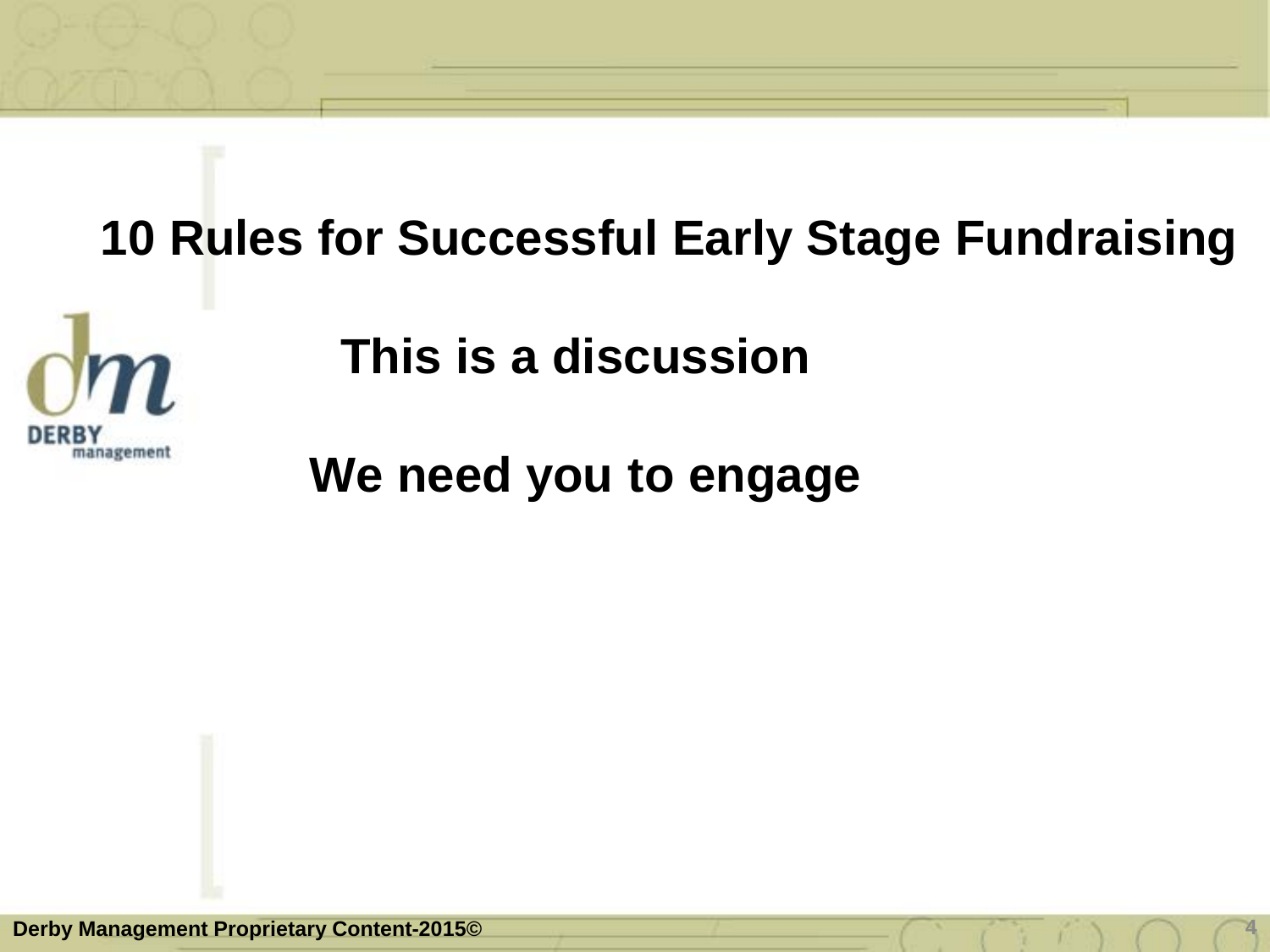# **# 1-Build a Plan; Know Where You're Going**



Planning the business and your role in that business is at the very core of the success of the business and your own personal success in that business

- There's nothing casual about this process
- You need to starting writing business plans and more business plans and include in that your own personal plan of what you want to do and why.
- I just finished a business plan. It's a process. It took me three months of writing with 16-20 major rewrites.. Started with 43 pages, got it down to 16. Now out raising \$240K and then \$2.5-\$5m in May.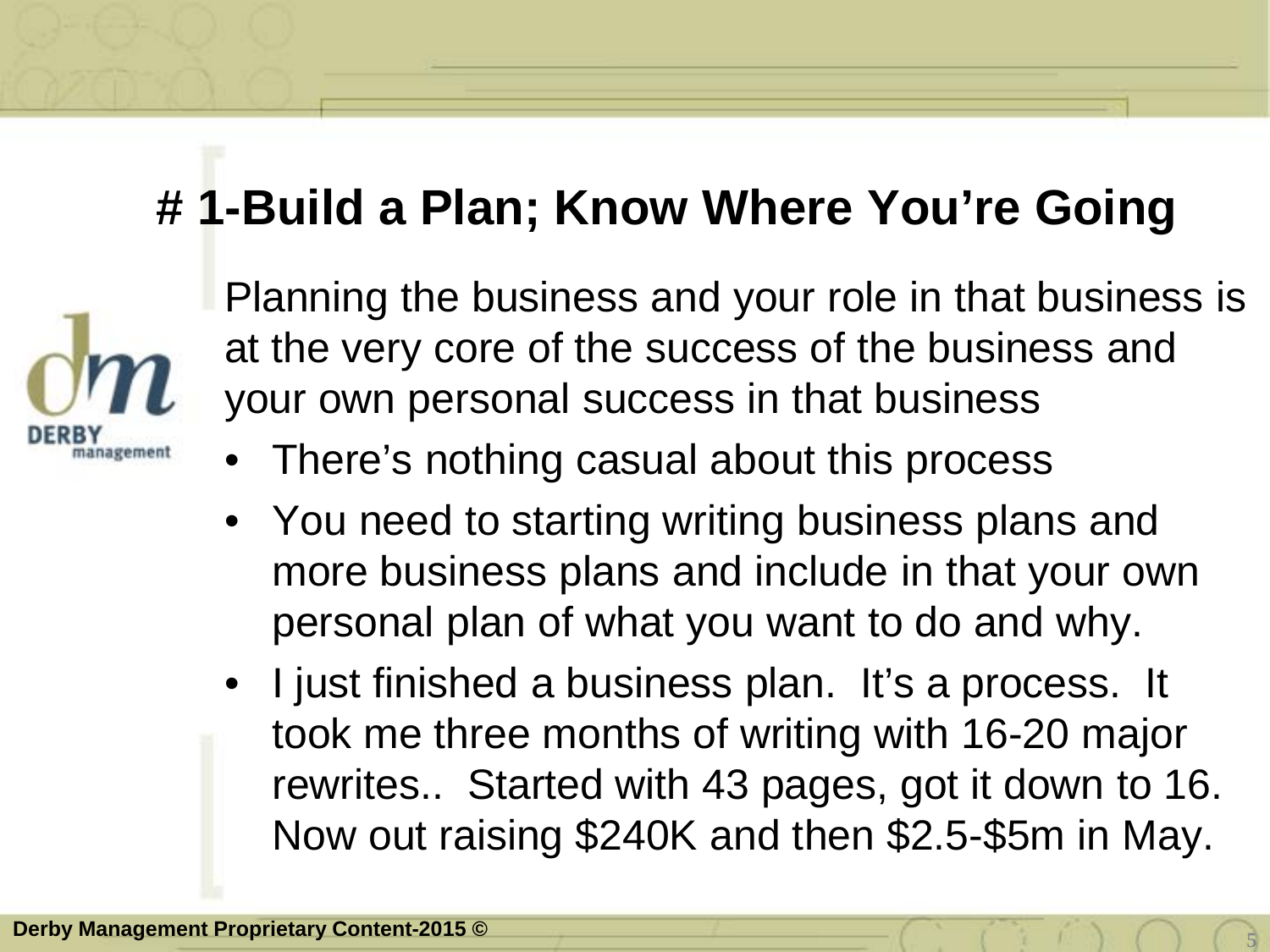# **# 2-Understand-All Money is Green**



But there are different shades:

- Early Stage Debt \$\$
- Equity \$\$
- F&F \$\$
- Angel and Angel network \$\$
- Venture Capital-Early, Mid & Late \$\$

**6**

- Strategic \$\$
- Banking \$\$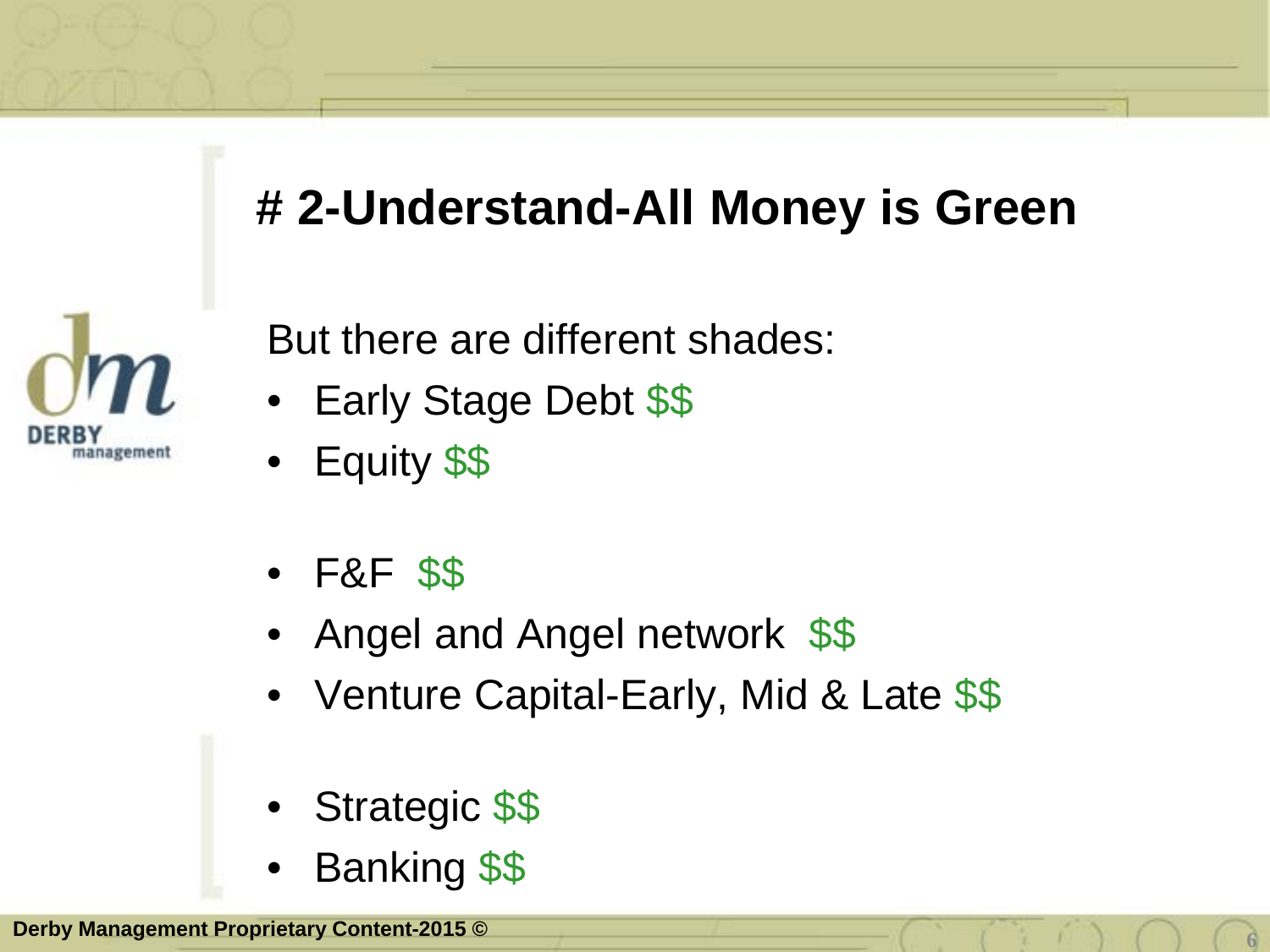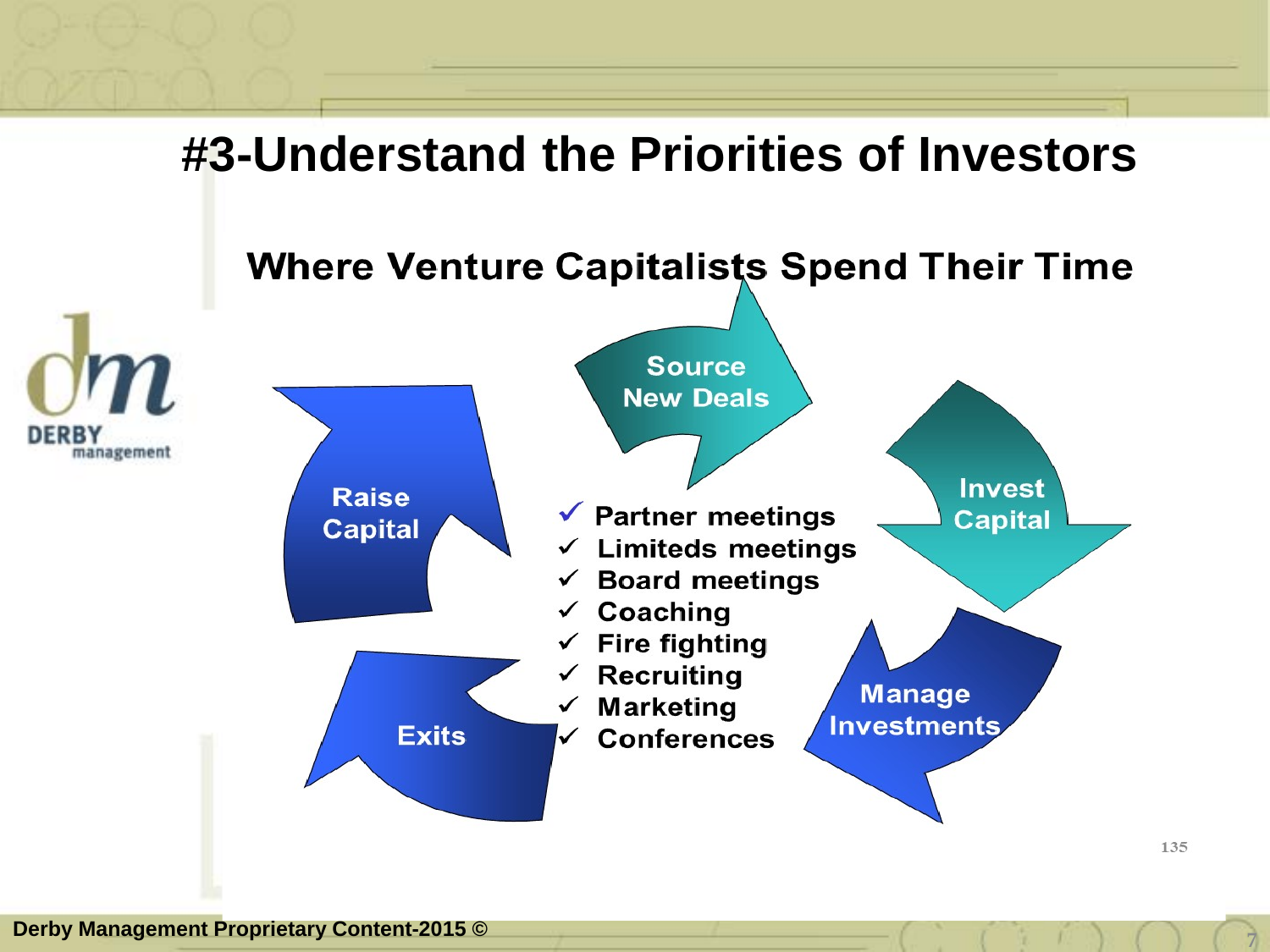### **#4-Understand Who is What?**

![](_page_7_Picture_1.jpeg)

- People and funds who have money
- People and funds who do not have money
- Don't waste your time with "brokers"
- Look for direct connections to investors
- The best are managers in prior investments
- You are constantly building a connection network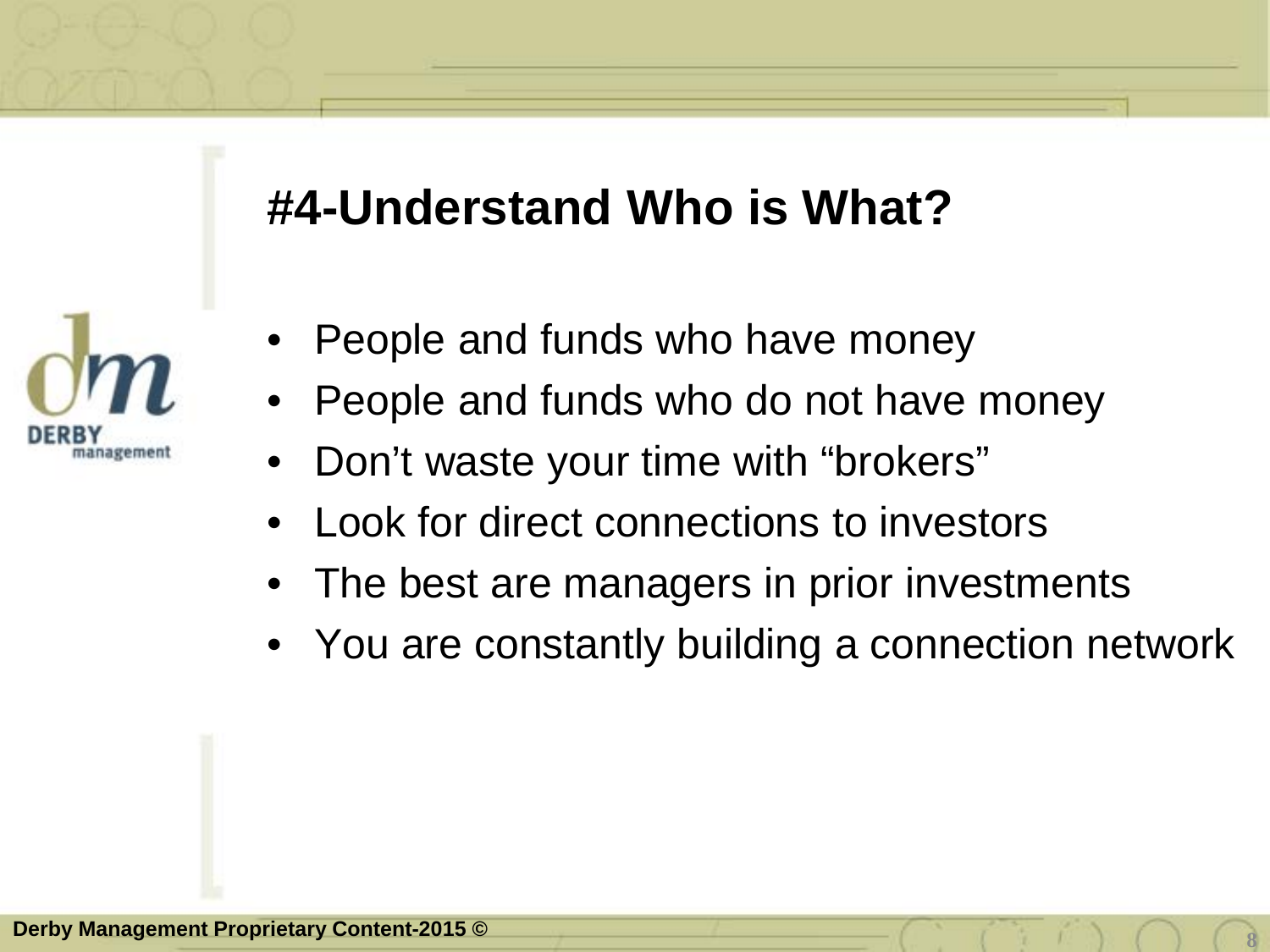# **# 5 Understand What We Do**

### **We, with you, build companies!**

We don't want to run your business! We don't know how

We don't want to control anything other than success

- If you are concerned about "control", go elsewhere!
- What we do have is...
	- Tons of experience in building successful companies

**9**

- Both from successes and failures
- An extraordinary network of connections
	- To management, investors, and services
- Patience…*to a point.*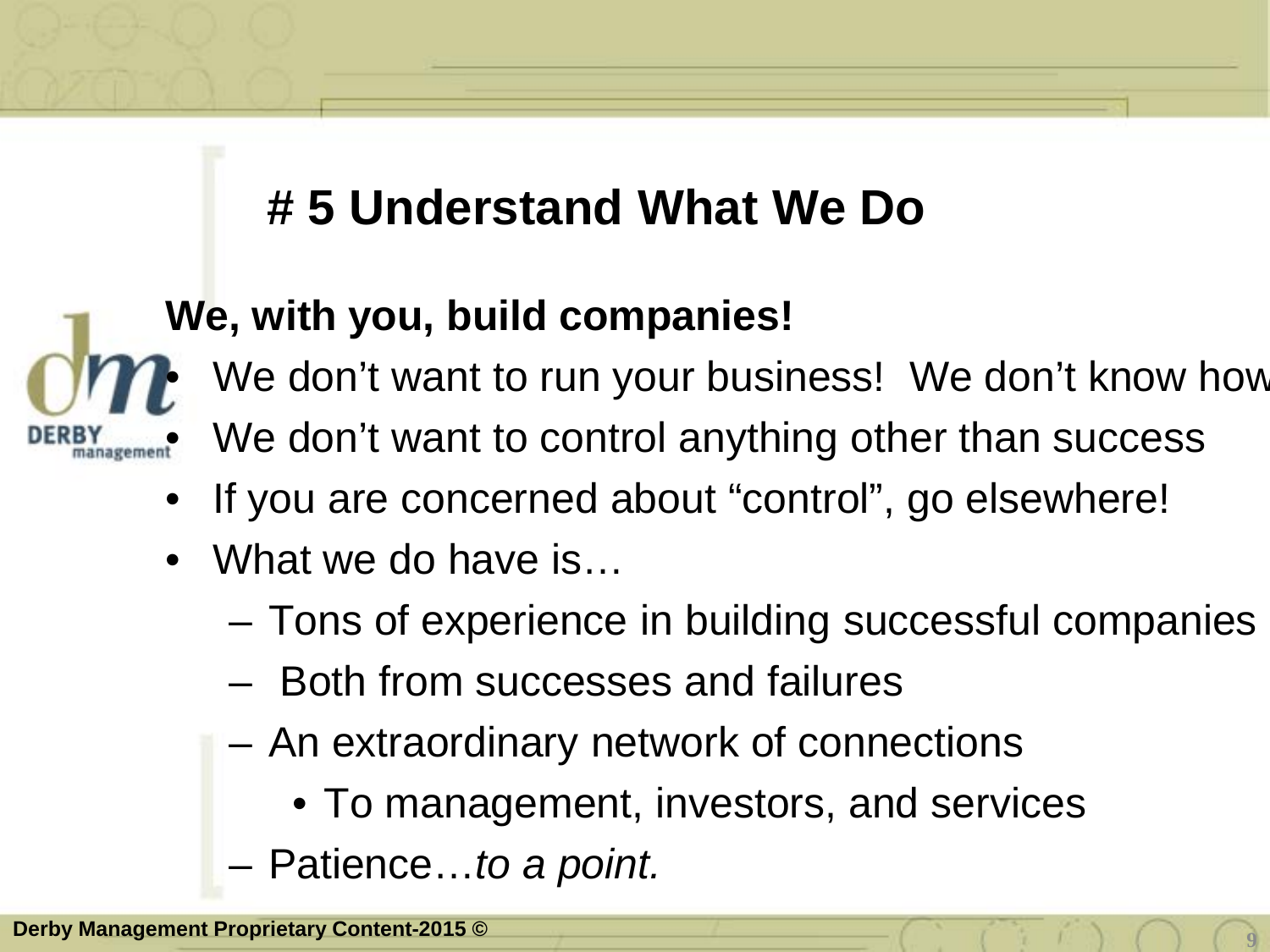### **#6 Focus on the Business Model**

#### **Fully explain what the business model will be**

![](_page_9_Picture_2.jpeg)

- How will you make money?
- How will you sell and market your products?
- How will you create and produce your products?
- How will you hire your team?

The fundamental building blocks of the business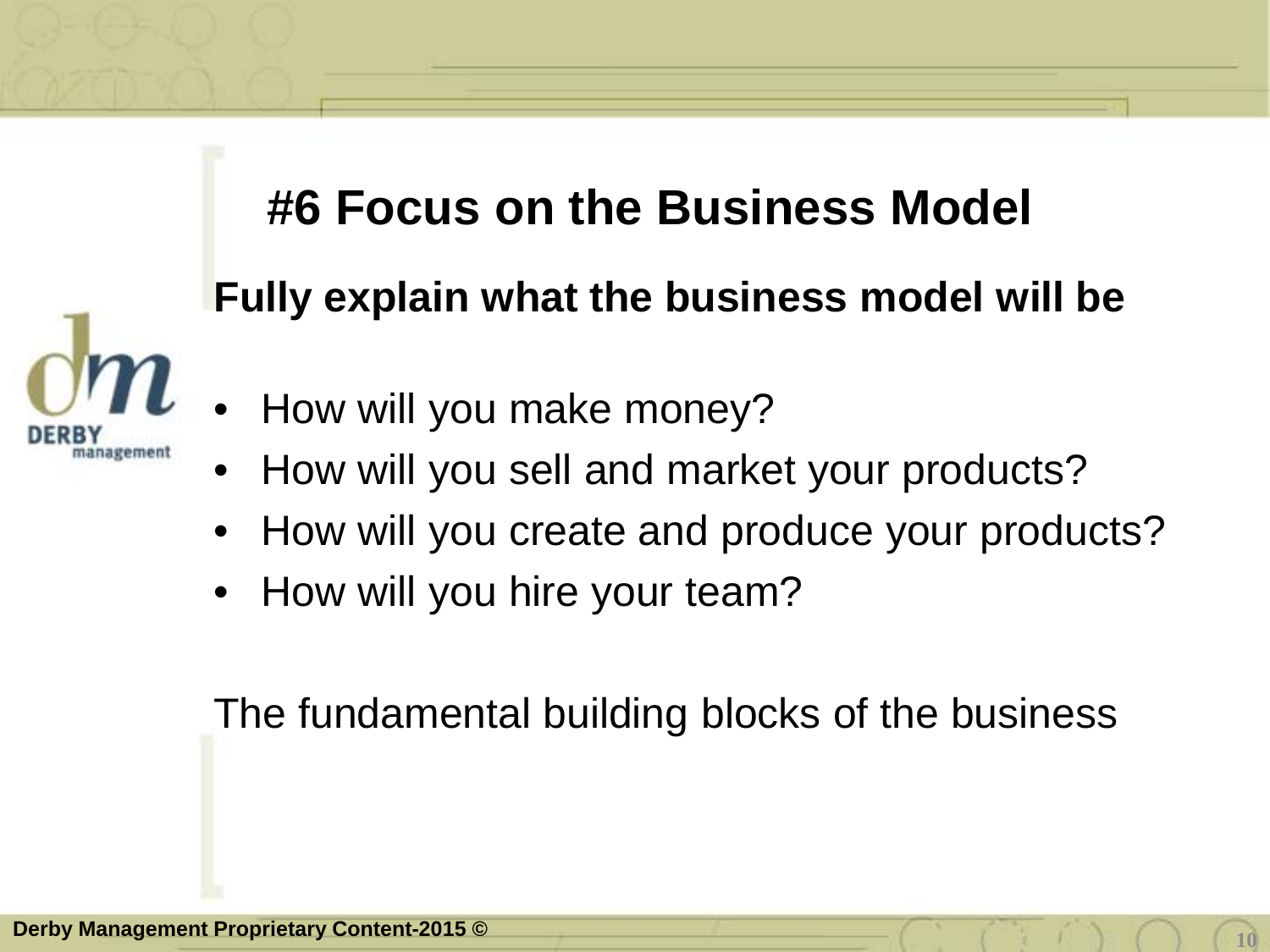### **#7 Do Not Focus on Valuation**

- 100% of nothing is nothing!
- We as investors in this are experts !
- You are not! You will always be wrong !
- But, most importantly, it's the wrong focus
- Excite us, Engage us, Get us interested
- Get us to a  $2^{nd}$  meeting...and many more
- At the end of a process, we can talk about valuation
	- If it works for you and for the investors, it works
	- If it does not, you will need to find other options than venture

![](_page_10_Picture_10.jpeg)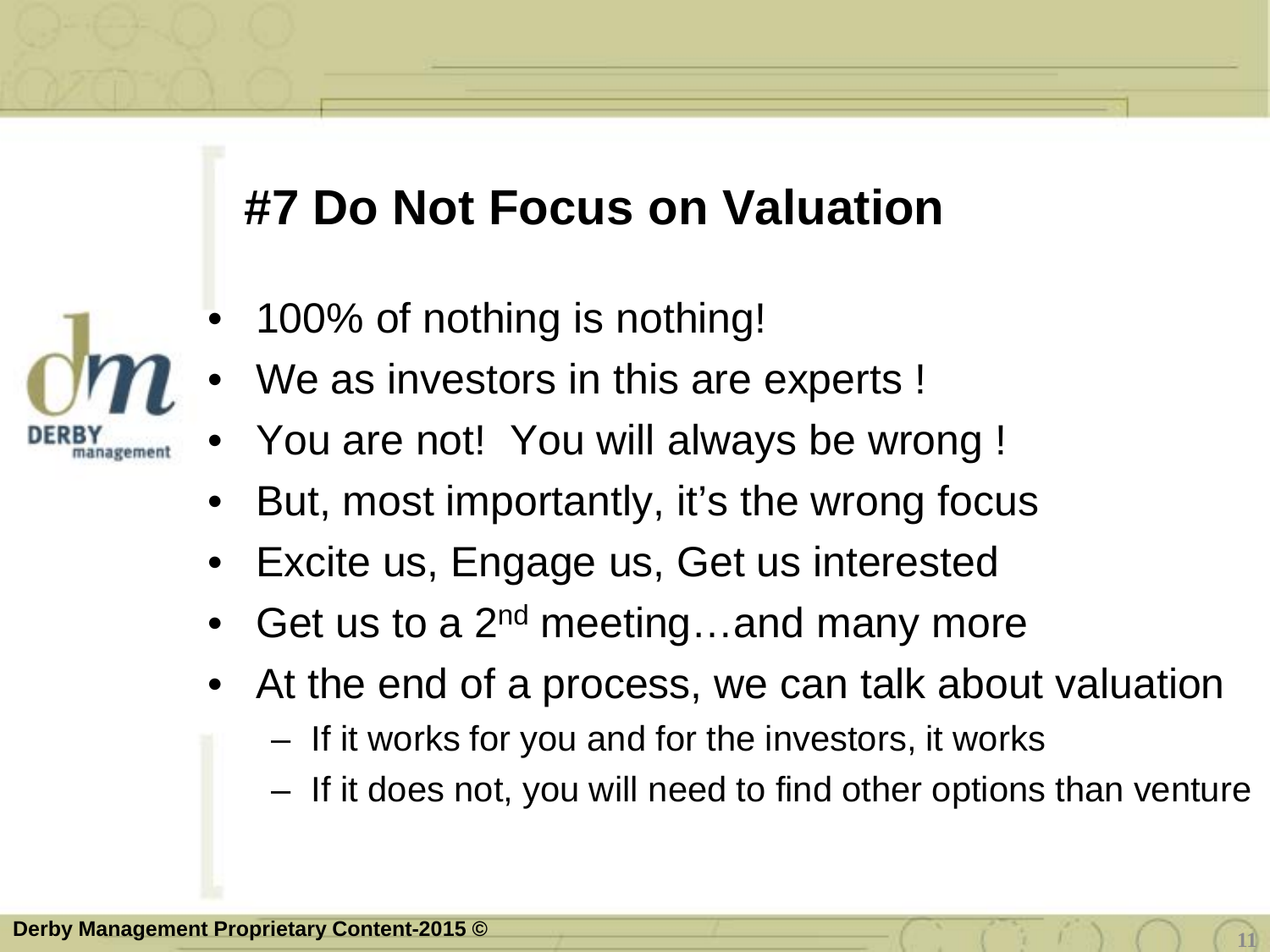## **#8 What Do You Want to Do?**

- As the founder, will you be the best CEO?
- Maybe, maybe not
- Be open on this and work with your investors

#### *Your real job is to hire the best people in their own respective skills that will scale the business quickly*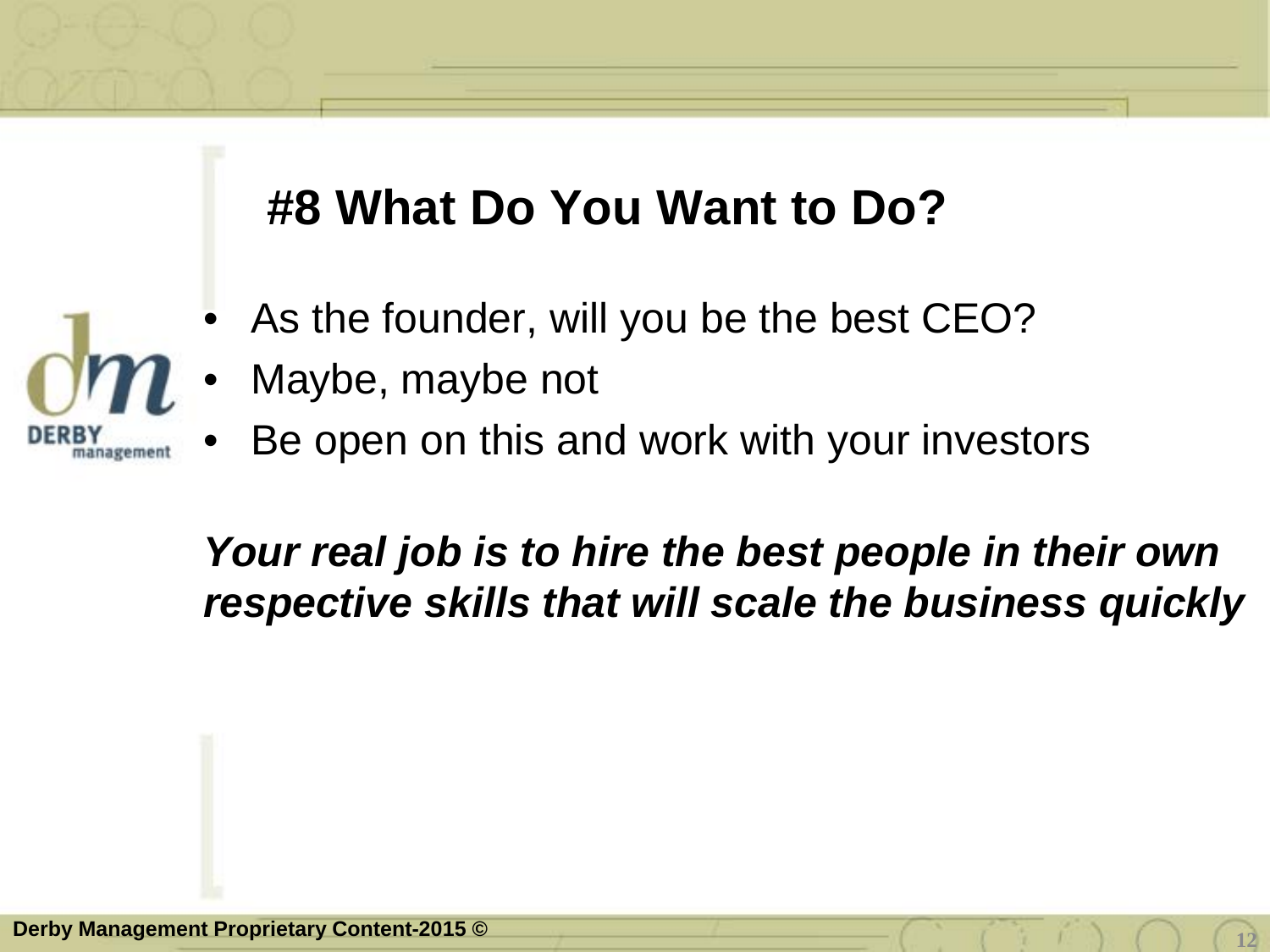**The math of… #9 Understand & Live the Math** 

![](_page_12_Picture_1.jpeg)

- **Market** size, velocity and competitor dynamics
	- Where you fit & how to take unfair advantage
- **The investment model:**
	- What you own. What we own. What the team owns
	- In this marriage, we are going to exit at x time
- **Your detailed Marketing & Sales models**
	- CAC, LTV, MQL-SQL/Time/Cost, & 50 other KPIs
	- Most startups fail on sales & marketing, not product